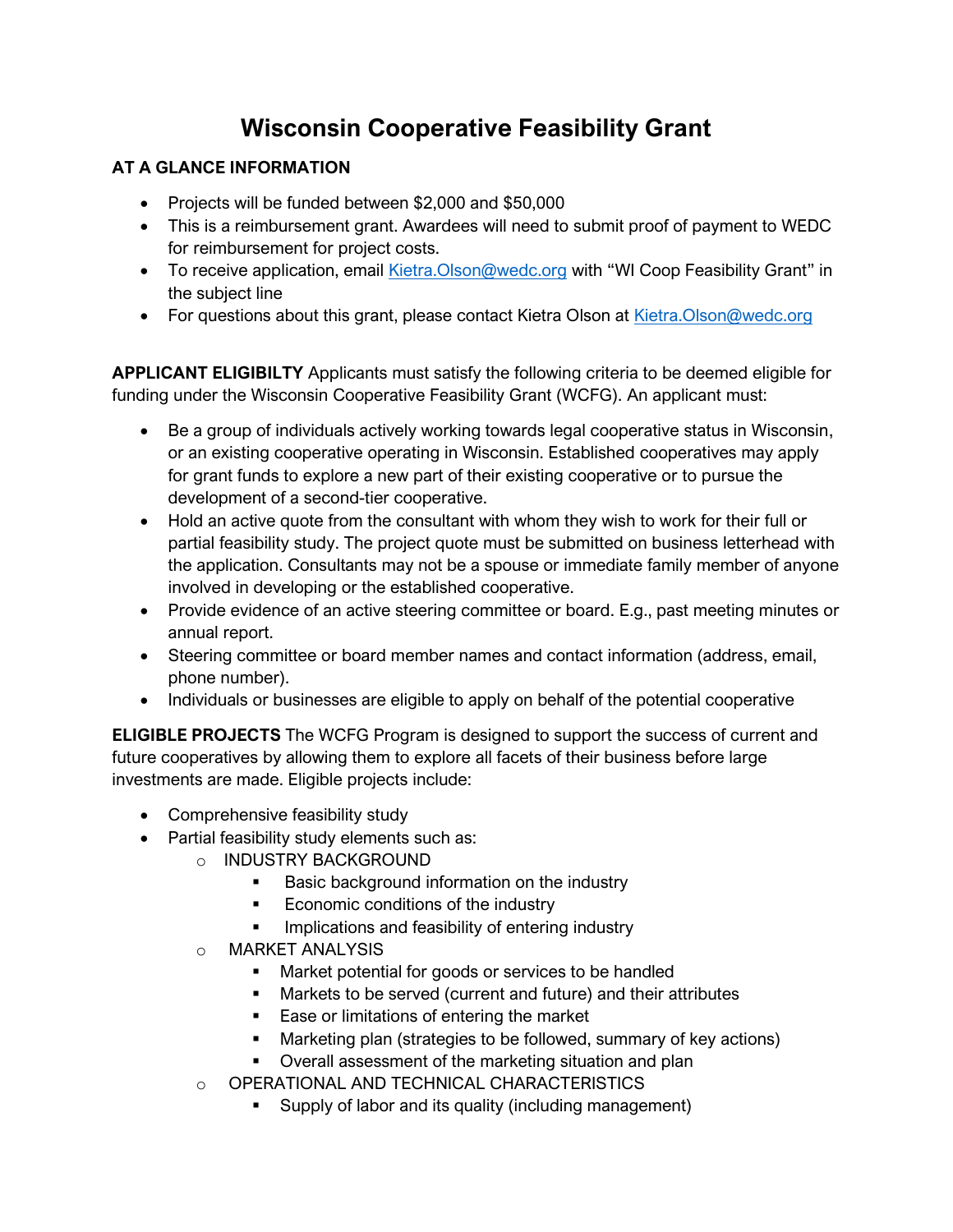- Supply of key inputs needed for operations
- **EXEC** Technical characteristics and specifications of required infrastructure and equipment
- Assessment of potential operational capacity and efficiency
- Location considerations
- o FINANCIAL STATEMENTS AND PROJECTIONS (pro forma statements)
	- Projected revenues, operating costs, and net income
	- Capital requirements, potential and actual sources of equity, accumulation schedule, investment schedule (plant, equipment, human resources, etc.)
	- Pro forma cash flow statement
	- Income, balance sheet, and sources and uses of funds statements
	- Equity accumulation plan and financial ratio analysis
	- **EXECT** Financial plan summary (description of how it will all fit together)

**APPLICATION REQUIREMENTS AND SUBMITTAL PROCESS** Each application must include a narrative that aligns with the TIP Grant Addendum Checklist and describes the business idea, current stage of cooperative development, plan of implementation of study results, evidence of community support in the form of letters of support (2 maximum may be included) and need for financial support provided by this grant. Grant narrative should be 2-4 pages total.

Every application must include an estimate from the consultant that will be conducting the feasibility study.

Grants will be accepted on a rolling basis. The WCFG Review Committee will meet up to four times to review and award proposals. The tentative timeline for grant review is:

March 8<sup>th</sup> 2022 (Fiscal Year 2022 funding) June 15<sup>th</sup>, 2022 (Fiscal Year 2023 funding) August 15<sup>th</sup> 2022 (Fiscal Year 2023 funding) and October 15<sup>th</sup> 2022 (Fiscal Year 2023 funding)

**To Apply, email [Kietra.Olson@WEDC.org](mailto:Kietra.Olson@WEDC.org)** with WI Coop Feasibility Grant in the subject line. An application and additional required forms will then be emailed to you.

The application will be emailed to you upon request and proof estimate from your desired consultant. In the event of an individual as applicant, a secure email will be provided to complete the form using the social security number. Be prepared to submit a W9 form along with your completed application.

A complete application will include all application materials, a W9 form from the person or entity applying, and a proposal from the desired consultant. Only complete applications will be considered.

## **PROPOSAL REVIEW CRITERIA**

- Group readiness
- Demonstration of need for funding